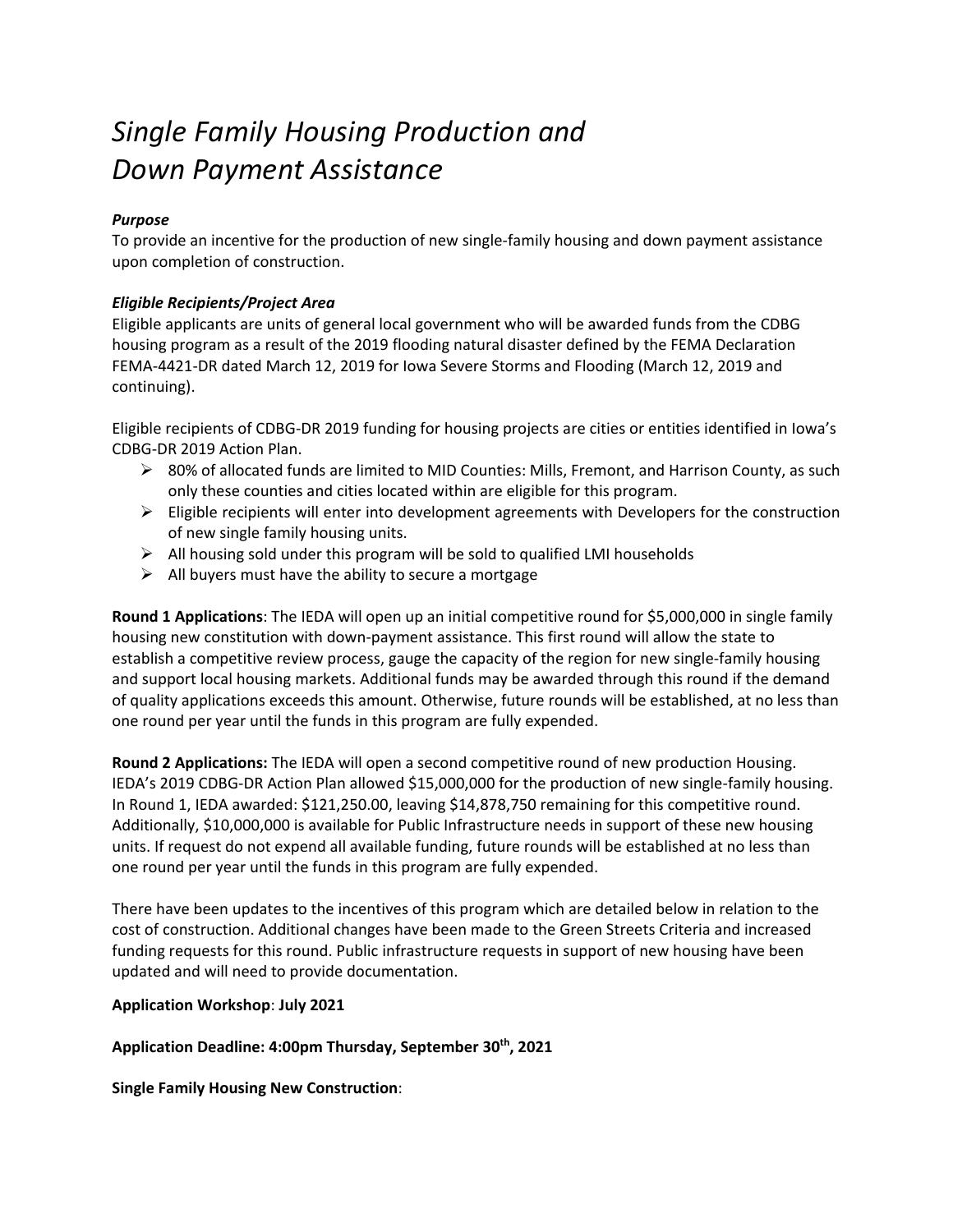CDBG-DR funds are eligible to assist new construction activities as stated by the waiver providing alternative requirements in the Federal Register.

- $\triangleright$  "Alternative requirements are adopted to the extent of necessary to permit new housing construction, and to require construction standards on structures constructed with CDBG-DR funds as part of activities eligible under 42 U.S.C 5305(a.)"
- $\triangleright$  IEDA will make awards to subrecipient cities for the construction of new housing. Cities will enter into development agreements with developers who will construct the new housing.
- $\triangleright$  A Developer is a for-profit or private nonprofit individual or entity that the grantee provides CDBG-DR assistance to for the purpose of constructing new housing in connection with the redevelopment of demolished or vacant properties. Local government agencies and Local Housing Authorities are not developers.

#### *Eligible Activity*

- $\triangleright$  Construction of New Housing, including a per housing unit construction reimbursement incentive.
- $\triangleright$  Down Payment Assistance to eligible buyers up to 50% of the required down payment
	- o Based on lender requirements and credit assessment of the buyer
	- o Plus, any necessary closing costs
- $\triangleright$  New construction of housing units includes the construction of single-family houses on vacant lots or the conversion of existing spaces into new housing within existing neighborhoods, and the development of new neighborhoods for residential purposes.
- $\triangleright$  IEDA will make awards to projects that offer a variety of housing sizes in order to best serve families with children, disabled persons, and seniors.
- $\triangleright$  For the purposes of this program "Single-Family Housing" includes free standing single-family homes, attached duplex or fourplex that will be sold as individual units.

# *National Objective*

This program is designed to meet HUD's National Objective for the benefit of persons of low and moderate income (LMI). All LMI beneficiaries will purchase the newly constructed home using a CDBG-DR down payment, equal to half the primary lender's required down payment and necessary closing costs. The form of financial assistance to the homebuyer will be a five (5)-year receding, forgivable loan.

#### *Award*

# *Housing Construction:*

The CDBG-DR award will be based on the applicant's requested amount. Awards must include a per unit housing incentive with down payment assistance, but may include additional line-item requests such as:

- **Public infrastructure in support of housing\***
- cost of green plus construction<sup>\*</sup>
- **EXEC** increased costs of compliance
- **project delivery**

All awards will be substantiated by application support documentation and will be evaluated for cost reasonableness by IEDA prior to award.

# *Down Payment Assistance:*

Down Payment Assistance will be claimed based on actual assistance needed determined in coordination with the primary mortgage holder, however for the purposes of the CDBG-DR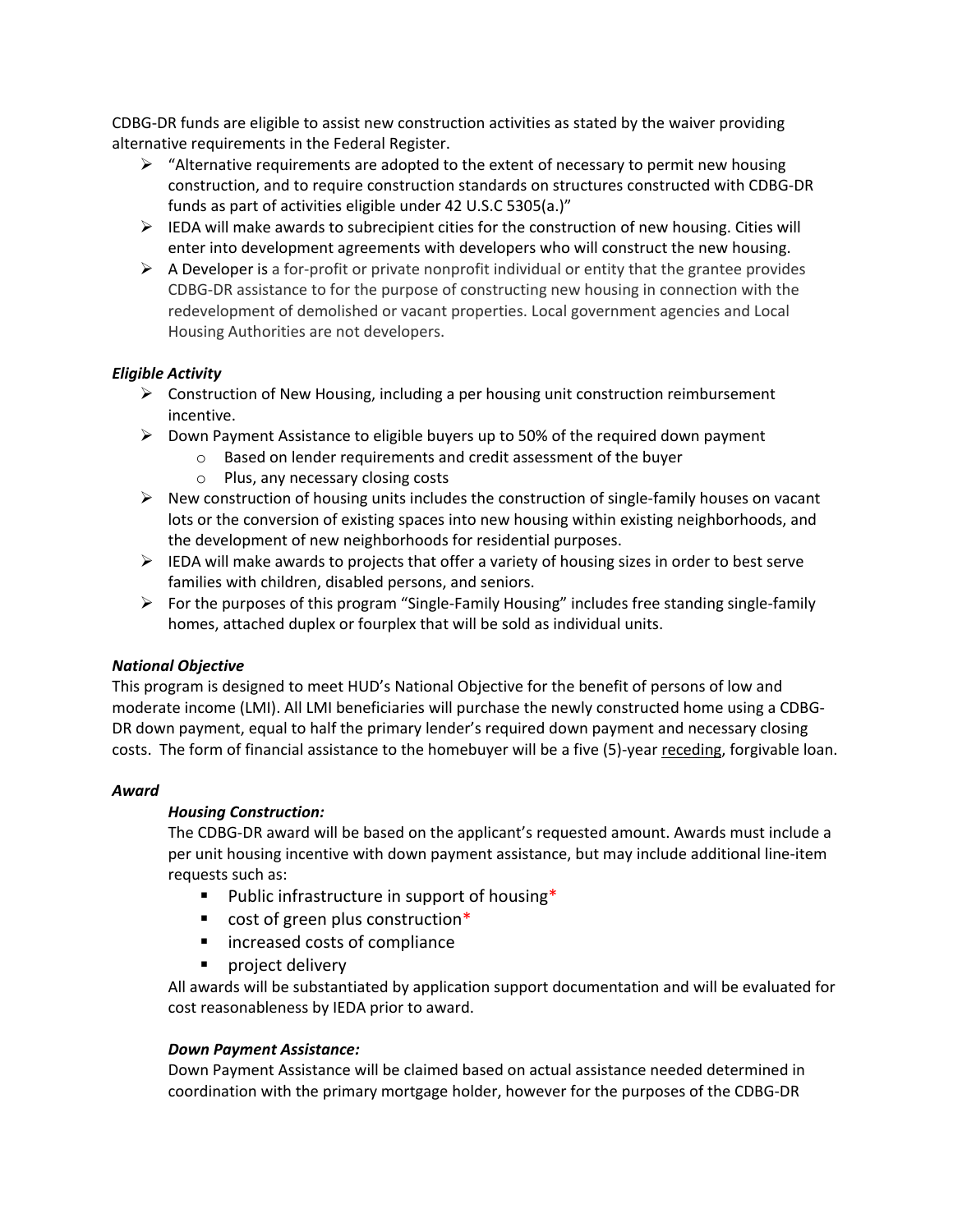award, IEDA will award \$20,000 per new single-family house in the application to be made available for down payment assistance.

# *Project Delivery:*

CDBG-DR will provide up to \$5,000 per housing unit proposed for construction for project delivery. The COG or qualified consultant will provide a lump sum project delivery estimate in the application for CDBG-DR funding. Project Delivery must be substantiated by documentation of costs incurred and cannot be duplicated by another federal funding source. Project Delivery may include but is not limited to:

- $\triangleright$  Environmental Review Record documentation, including any required publication costs
- $\triangleright$  Lien Development and Filing
- Tenant Income Verification
- $\triangleright$  Federal Labor Standards Compliance
- $\triangleright$  Financing/Interest incurred for project implementation

# *CDBG-DR 2019 Application Requirements:*

#### *General Information:*

This program is designed to allow cities to work with local developers to design plans to meet local housing needs. Developers will work with the city and their selected grant administrator (COG or IEDA approved qualified consultant) to develop an application and apply to IEDA through iowagrants.gov. Developers through the local municipality can apply for:

- $\triangleright$  \$100,000 per housing unit award for construction reimbursement with CDBG-DR
	- o Single-Family New Construction
		- Awarded as a non-receding forgivable loan, forgiven at the time of sale to an LMI qualified buyer.
		- 10% retainage held until construction completion, or a date determined by IEDA.
- $\triangleright$  \$20,000 per single family home will be awarded for down-payment assistance. (This is calculated as 10% of  $$175,000 = $17,500 + $2,500$  closing costs). Closing costs will vary based on individual mortgage terms, credit scores and negotiated sales prices. All down payment assistance must be drawn down based on actual costs.
- $\triangleright$  Developer must own the building lots/sites or can demonstrate site control
- $\triangleright$  Builders and developers selected for participation under these proposals should offer a variety of types and styles of housing, carious sizes (square footage) and units with various number of bedrooms and bathrooms; all within the project cost limitation
- $\triangleright$  40-unit maximum number of units per application (\$3,000,000 max housing award per application).
- $\triangleright$  Projects of 8 units or more will be required to comply with federal labor standards and Davis Bacon Prevailing wages.
- $\triangleright$  All units shall be designed and constructed in accordance with all locally adopted and enforced building codes and standards. In the absence of any locally adopted and enforced building codes and standards, the requirements of the current Iowa State Building Code shall apply.
- $\triangleright$  All units upon completion must have access and connection to municipal utilities including water and sewer.
	- o No project dependent on wells and/or septic will be eligible.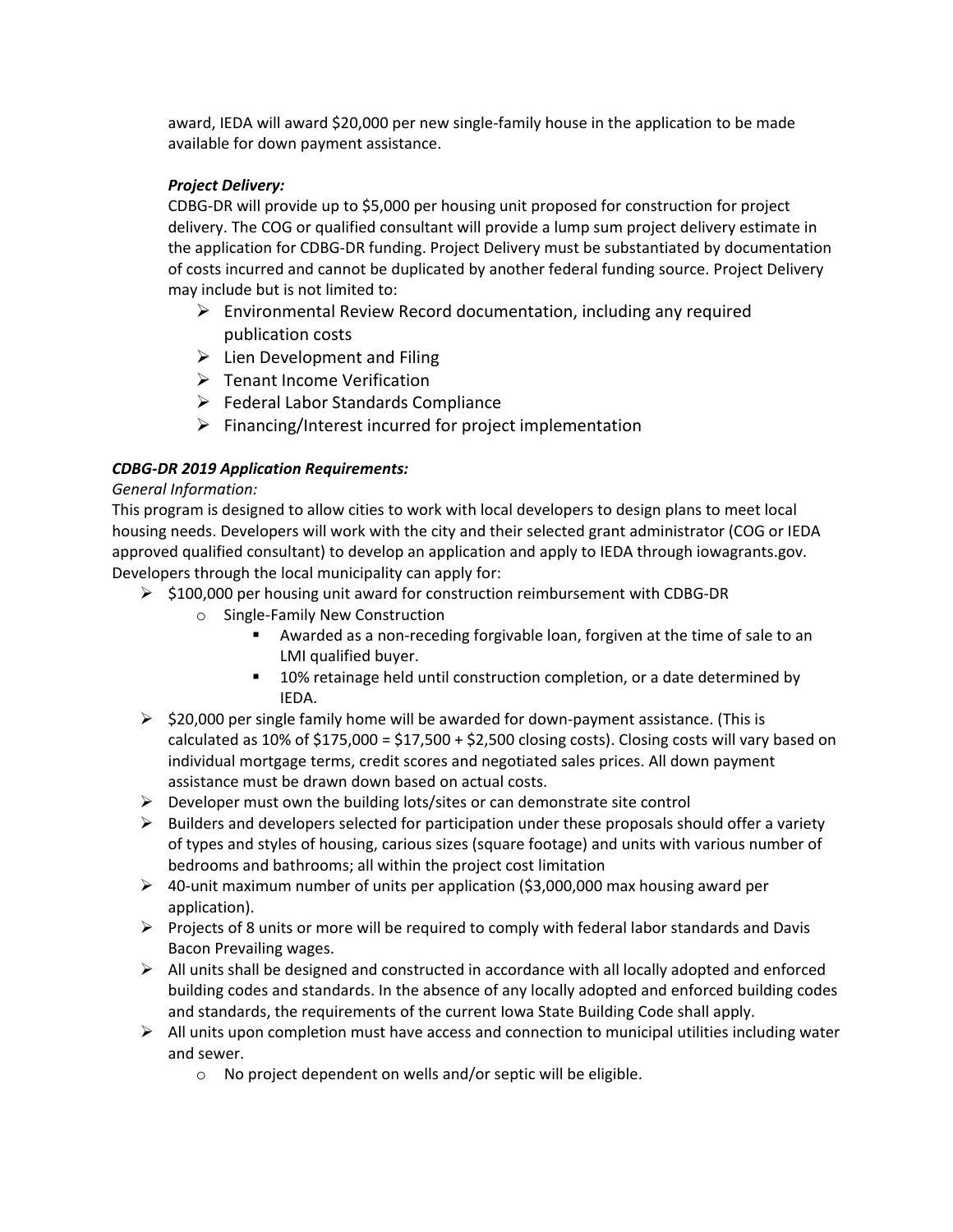- $\triangleright$  Public Infrastructure in support of new housing can also be included in this financial investment in the construction of new housing units.
	- $\circ$  Infrastructure in support of new housing can only be claimed when used in support of public infrastructure. The public infrastructure must be owned and maintained by the local municipality through either the transfer of ownership or other legal agreement.
	- $\circ$  Public infrastructure must be accessible to the general public and serve a delineated service area. No utilities on private property will be considered public infrastructure.
	- o Examples of public infrastructure include public/local transportation systems and streets, access roads, bridges, water, sewer, stormwater, sidewalks, street curbs and gutters, and electric and broadband systems.
- $\triangleright$  For all housing applications that require the construction of roads, utility access including broadband where practicable, stormwater management, etc. the developer will provide a lineitem request for such funding, based on actual anticipated costs of construction, that are not otherwise available through other funds (TIF, DOT, City Budget, etc.). All public infrastructure will be subject to federal labor standards and Davis Bacon Prevailing wage compliance; and construction contracts must be separated from housing contracts.
- $\triangleright$  All homes constructed under this program will be required to comply with the baseline requirements of the Iowa Green Streets program.
- $\triangleright$  Developers will be allowed to request an increased award for voluntarily complying with Green Streets Plus criteria – this line-item request will be based on the cost differential between baseline and Plus standards and the application.
- $\triangleright$  All properties must be located outside of the 100-year floodplain and priority will be given to projects located outside of the 500-year floodplain.
- $\triangleright$  All units must be marketed to citizens directly impacted by the 2019 Disaster Event for 4 months, before being offered to an eligible member of the general public.
- $\triangleright$  All new housing projects will be required to participate in a project specific IEDA design consultation prior to applying for CDBG-DR construction funding. This will ensure that proper stormwater management and green building practices are incorporated into new housing developments.
- $\triangleright$  Prior to the Grantee's obligation of funds for construction, the Grantee will demonstrate that the engineering co-design for a project is feasible, prior to obligation of funds by the Grantee for construction.
- $\triangleright$  The owner and/or developer/builder of the newly constructed housing shall obtain their own construction financing.
- $\triangleright$  Sale of all housing units is capped at \$175,000 and all sales must be to LMI qualified buyers.
- $\triangleright$  The property being purchased must be the applicant's principal place of residence.
- Income verifications must be completed in accordance with 24 CFR 5.609 (Part 5 Annual Income). Income verifications are valid for twelve months from the date verification is completed.
- $\triangleright$  Residential properties containing businesses may only be included in the program when it can be clearly shown that CDBG-DR funds will not benefit business on the property. Program files will document how the costs were allocated between the residential portion and business portion of the unit.

# Required Application Documentation:

Only Complete Applications will be reviewed, scored, and ranked. Complete applications will include:

- o All fields in Iowagrants.gov application form completed
	- Site Plan clearly showing project location (if multiple sites, each site must be clearly labeled)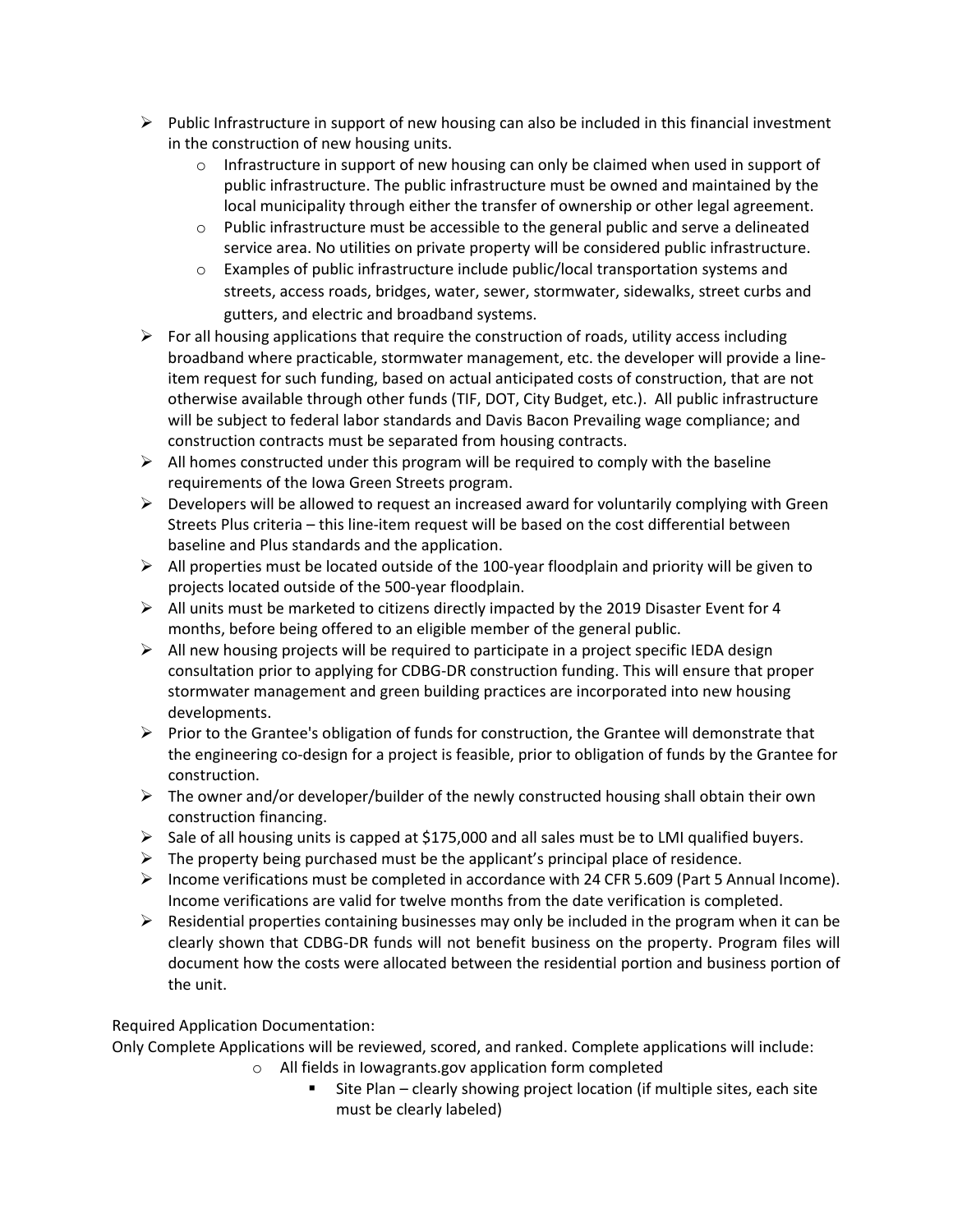- **Project Design Documents**
- Documentation of Site Control either Assessor's page showing ownership or executed purchase option
- **EXTER** Current site Zoning and an outline of any needed zoning changes with timeline.
- Resolution of Support from the City Requesting CDBG-DR funding
- Developer Assurances signed by the Developer and City
- **Draft Development Agreement between City and Developer**
- **DOB Application Certification Signed by Developer**
- Support Documentation for project budget
- **Support documentation for Sources and Uses of funds equal to the** project budget
- Completed Green Streets Checklist for baseline standards Compliance.
- Documentation of Request for increased infrastructure funding
- Documentation of Request for increased funds for federal compliance

#### **Post- Award Considerations:**

Any project funded through this program will be required to comply with all federal and state requirements. By Signing the Application Certification, the developer acknowledges these requirements; furthermore, by passing a resolution of support and executing a contract with IEDA, the applicant City assumes the responsibility of enforcing these requirements as the HUD designated Responsible Entity in accordance with 24 CFR 58. Accordingly, the following steps will be required post award.

- $\triangleright$  IEDA will enter into a contract with the City for the awarded amount of funds for the housing project.
- $\triangleright$  The City will execute Development Agreement with the developer
- $\triangleright$  City will enter into a contract for Project Delivery Costs
- $\triangleright$  Release of Funds –give a general timeline with required consultation and publication for this process.
	- o Before the release of funds, an environmental review will take place to ensure compliance with all federal and state laws.
	- $\circ$  An environmental review is an analysis of impacts of a project on the surrounding environment and environment on the project. An environmental review:
		- Ensures HUD-funded projects provide decent, safe, and sanitary housing
		- **•** Demonstrates compliance with up to 17 federal environmental laws and authorities
		- Is a public document that encourages public participation
		- Is coordinated by the municipality and grant administrator and can use another federal agencies NEPA documentation for compliance as applicable.
		- o Timeline:
			- 1. Submission of completed checklist to IowaGrants
			- 2. Approximately 4-6 months for completion of review, but can be much longer depending on site conditions
			- 3. Review must be published locally
			- 4. Required public comment period up to 30-days
	- $\circ$  NO choice limiting action until review is complete and applicant have received an approved Request for Release of Funds from the State. Neither applicant nor partners are allowed to commit or spend HUD or non-HUD funds on physical or choice-limiting activities. Including activities such as: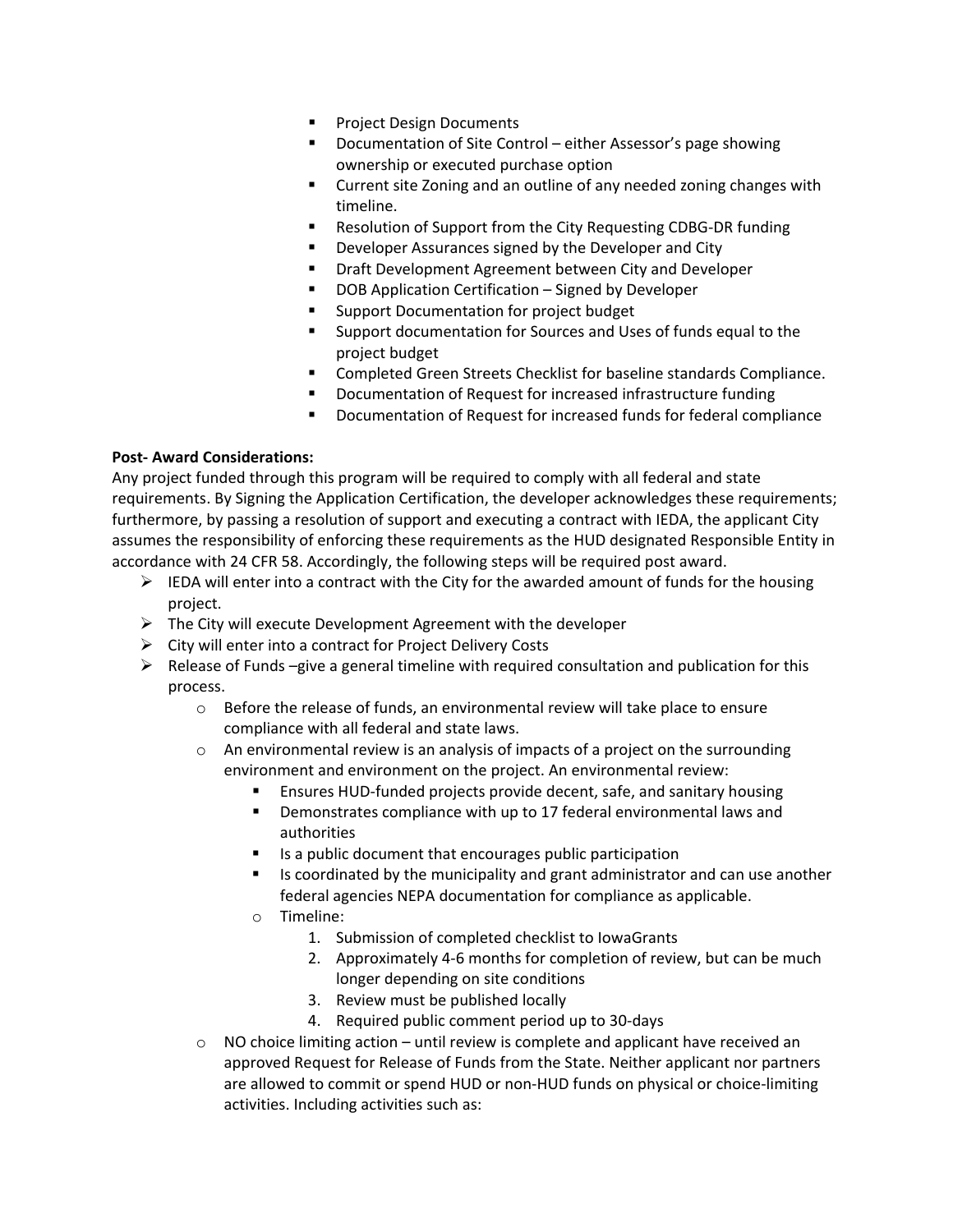- **Purchase of property**
- **Bidding**
- **Entering a contract**
- Construction
- $\triangleright$  Prior to the authorization of the first construction payment, each property receiving CDBG-DR funds will be required to enter into a forgivable loan/mortgage in the form of a recorded lien in the amount of the CDBG-DR award in order to ensure sufficient insurance and project compliance from the onset of construction. This lean will be removed upon the transfer of ownership to the LMI buyer.
- *Contractor Clearance*
	- o All work for construction must be recorded in an executed contract.
	- o All contractors must be registered to work in the State of Iowa.
	- $\circ$  All contractors and contract data must be submitted for Contractor Clearance in IowaGrants.
- *Duplication of Benefits* 
	- o NO duplication of benefits (DOB) will be allowed
	- o Recipient in coordination with the COG or qualified consultant will complete all necessary DOB documentation in accordance with the DOB Policy Requirements noted in the 2019 Flooding CDBG-DR Policies and Procedures Manual.
- *Wage Rates and Davis Bacon Compliance* 
	- $\circ$  All laborers employed by contractors or subcontractors in the performance of construction work financed in whole or in part by this program shall be paid wages at rates not less than those on similar construction in the locality, including all infrastructure and residential construction for 8 or more units in a single project application.
	- $\circ$  Applications for 7 units or fewer of residential construction only are exempt from this compliance requirement.
- *Section 3* 
	- $\circ$  All projects are required to comply with 24 CFR Part 75, also known as Section 3. This includes the tracking and documenting of all labor hours on projects receiving \$200,000 or more of CDBG-DR, including for projects not subject to Davis Bacon, or qualitative efforts undertaken to demonstrate compliance with Section 3. All labor hours and qualitative efforts will be documented. See IEDA's new Section 3 guidance.
- *Insurance Requirements*
	- o Federal Regulation requires FEMA National Flood Insurance for all federally funded projects located within a Specific Flood Hazard Area – 100-year floodplain.
	- o The State of Iowa is requiring FEMA National Flood Insurance for and CDBG-DR funded projects located within the 500-year floodplain.
	- $\circ$  Insurance will be obtained before work begins and must be maintained at minimum throughout the remaining project and closeout.
- *Claim documentation and Reimbursement* 
	- o The Iowa Economic Development Authority (IEDA) will reimburse funds for actual costs incurred up to the CDBG amount stated in IowaGrants.
	- $\circ$  Claims for reimbursement will be submitted by the recipient via the online www.iowagrants.gov system
	- $\circ$  The recipient shall maintain a file of all claim supporting documentation including claim documents, invoices, payments, and approvals.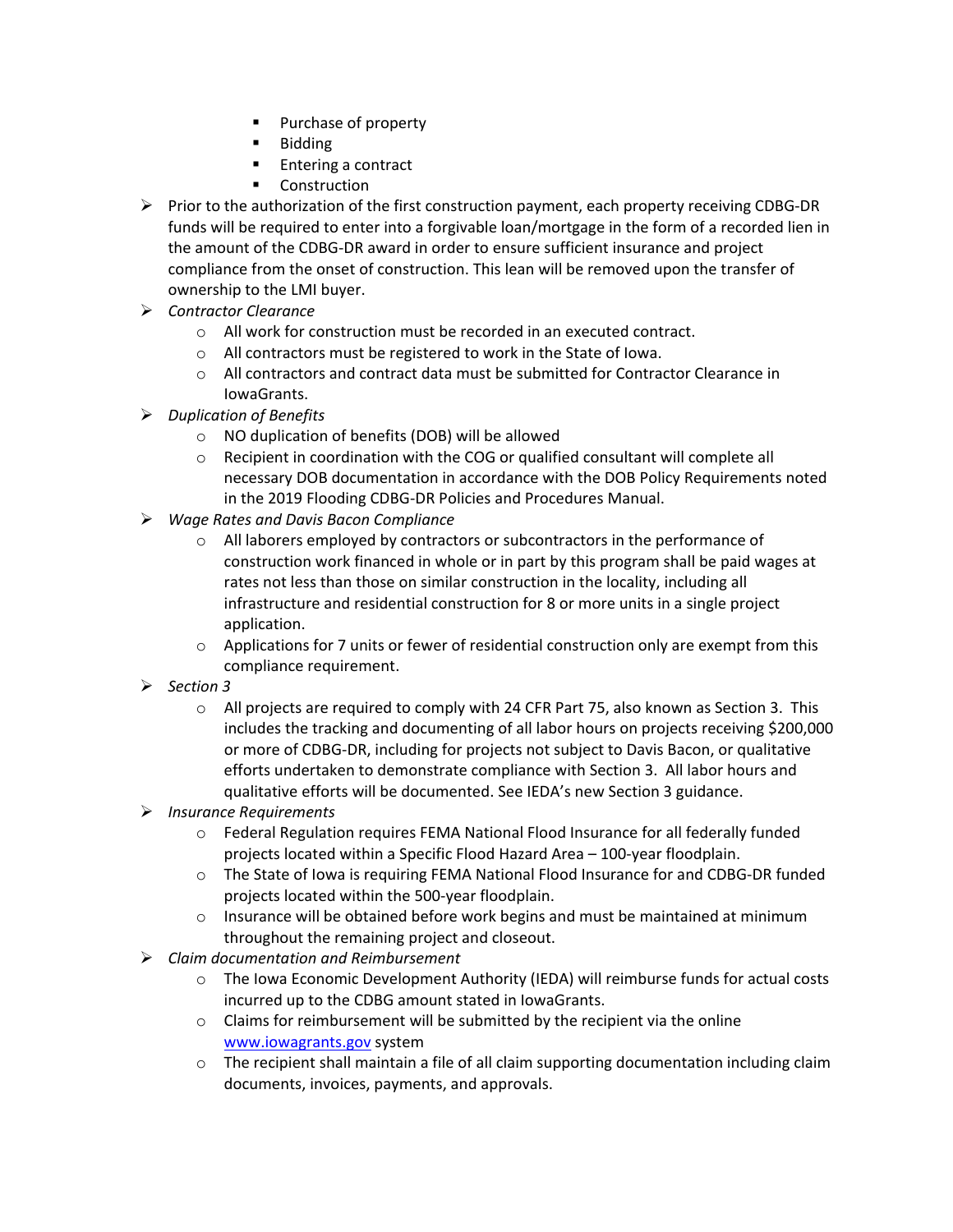- $\circ$  CDBG-DR financial investment award can be drawn down mid-construction with supporting documentation of costs incurred.
- $\circ$  Final draw down of reimbursement will only be granted once the "Demographic Data" Collection" form/report is submitted through IowaGrants.
- *Procurement*
	- o Recipients shall follow the federal procurement requirements included in the 2019 CDBG DR Policies and Procedures Manual, and in 2 CFR 200, the IEDA CDBG Management Guide online at [http://www.iowaeconomicdevelopment.com/Community/CDBG,](http://www.iowaeconomicdevelopment.com/Community/CDBG) and the instructions for procurement provided by IEDA online at [http://www.iowaeconomicdevelopment.com/userdocs/documents/ieda/InstructionsPr](http://www.iowaeconomicdevelopment.com/userdocs/documents/ieda/InstructionsProcurementServicesCDBGprojects.pdf) [ocurementServicesCDBGprojects.pdf.](http://www.iowaeconomicdevelopment.com/userdocs/documents/ieda/InstructionsProcurementServicesCDBGprojects.pdf)
	- $\circ$  Developers do not need to procure their contractors or sub-contractors in accordance with HUD Policy "*Guidance on the Procurement of Developers and Subrecipients*, dated June 2012"
	- o Any procurement required by the project (procurement by the Recipient or non-Developer procurement) must comply with the Procurement Policy included in the 2019 Flooding CDBG-DR Policies and Procedures Manual.
	- $\circ$  Any construction contracts procured through this award must comply with the Bonding Requirements noted in the will Procurement Policy included in the 2019 Flooding CDBG-DR Policies and Procedures Manual.
	- $\circ$  All projects are required to be Cost Reasonable. IEDA will determine project cost reasonableness through the competitive application comparison, review, and selection process. As such application budgets must be thorough and accurate for evaluation.
- *Down Payment Assistance*
	- $\circ$  The property must remain the LMI buyer's principal residence for five years following the date of closing for the loan to be fully forgiven.
	- $\circ$  The community must file a lien/security interest against the property in the amount of the CDBG-DR down payment assistance received.
	- o The five-year receding forgivable loan bears no interest.
	- o Receding will equal 20% per year after the mortgage loan is filed.
	- $\circ$  Payback of CDBG-DR funds remaining, or the total of the net proceeds of the sale, whichever is less, will be required if the assisted property owner sells, vacates, or abandons the property any time within the 5-year period, unless such transfer or sale meets the requirements of these guidelines, or IEDA provides approval in advance of the transfer.
	- $\circ$  Homeowners that refinance the property within the five-year period may only do so for the purpose of lowering their interest rate and not for the purpose of receiving funds by cashing out equity.
	- $\circ$  If the homeowner receives funds from refinancing, the homeowner will be required to repay all CDBG-DR funding.
	- $\circ$  Refinancing to lower a homeowner's interest rate requires verification from the lender that no funds will be received and a subordination agreement between the homeowner and the community is required.
- *Monitoring*
	- $\circ$  Applicants shall be provided adequate and timely information to enable them to be meaningfully involved in important decisions at the various stages of the program, including at least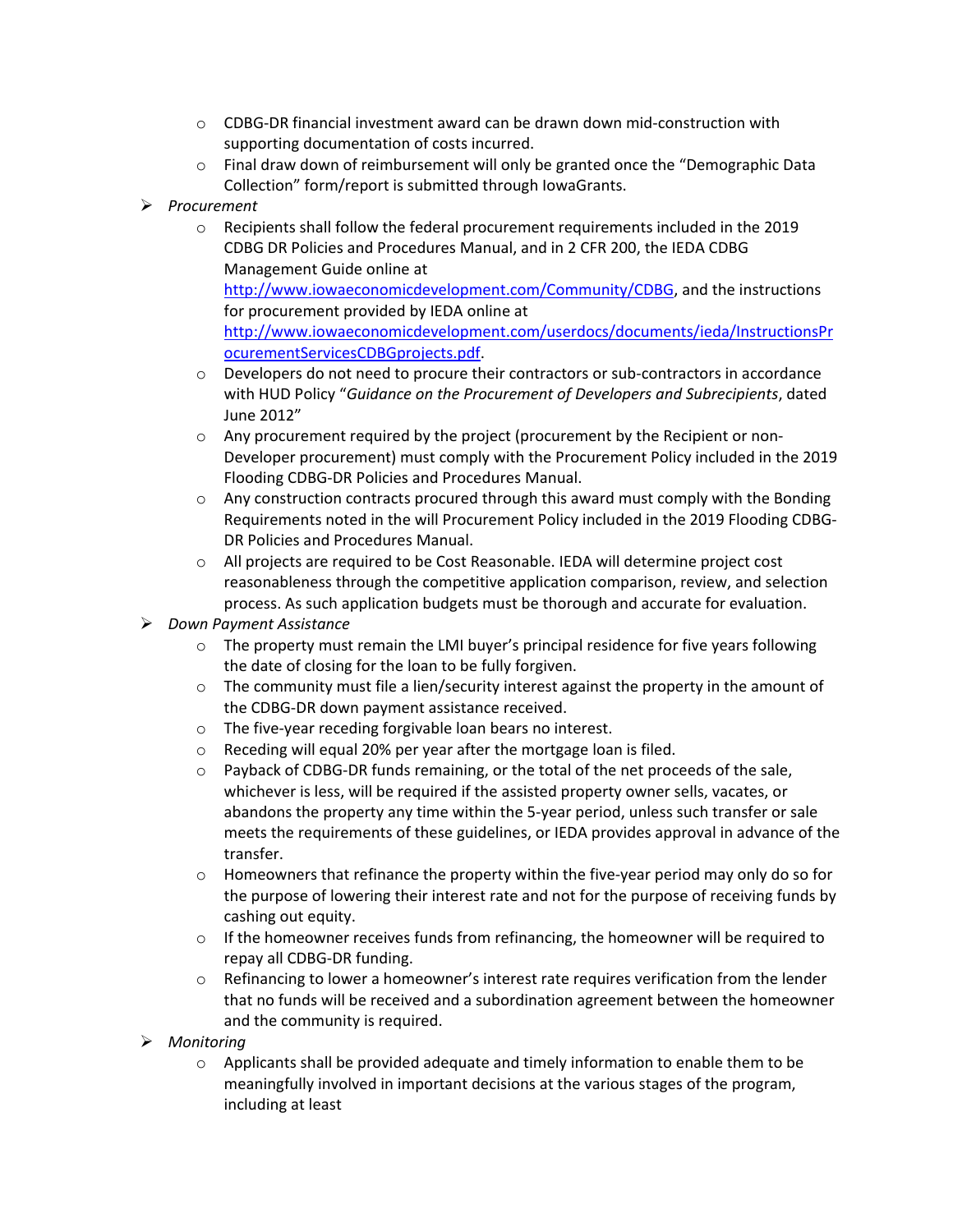- **The determination of needs**
- The review of the proposed activities
- The review of past program performance
- o Upon expenditure of at least 50 percent of the CDBG-DR funds by the recipient, a monitoring visit to the project area will be scheduled.
	- The IEDA project manager (project manager) will email the recipient and grant administrator to set up the monitoring visit.
	- **Monitoring visit date information and forms will be completed in** [www.iowagrants.gov;](http://www.iowagrants.gov/)
	- **The monitoring visit report will be uploaded to [www.iowagrants.gov](http://www.iowagrants.gov/) and sent to** the recipient and grant administrator.
	- **Project manager will instruct grant administrators to upload any additional** information identified as needed during monitoring visit.
	- Project manager will enter into [www.iowagrants.gov](http://www.iowagrants.gov/) the date requested additional information is received and approved.
- *Quarterly Reports*
	- o Recipient will report project progress at least quarterly via [www.iowagrants.gov](http://www.iowagrants.gov/) to IEDA outlining progress made toward milestones outlined in the recipient's contract with IEDA.
	- o Progress on the following deliverables will be reported
		- Percentage of work completed.
		- Actual costs incurred up to date of quarterly report submission
		- Estimate timeline remaining to complete construction
	- o Note: Reporting is necessary as it is used to document progress toward achievement of outcome values identified in IEDA's CDBG-DR funded proposal
- *Retainage* 
	- $\circ$  10% retainage until 100% of invoices with all costs claimed are submitted to lowaGrants and reviewed.
	- $\circ$  Recipient, in coordination with COG will reduce the iowagants.gov requested amount by the retainage, so that the claim amount is paid in full.
	- $\circ$  Once closeout/compliance is completed the recipient will claim the final 10% to be paid by IEDA.
- *Maintenance Policy*
	- $\circ$  The recipient will maintain safety procedures designated by federal and state law for construction of new buildings.
- *4 Month Flood Victim Period* 
	- $\circ$  All units must be marketed to citizens directly impacted by the 2019 floods for 4 months prior to being offered to an eligible member of the general public. When beginning marketing, the grant administrator must be notified via email or writing of when the 4 month marketing window will begin. The grant administrator will also receive a sample of marketing materials that include the following language: "Those who were affected by the spring 2019 floods will receive the first opportunity to purchase the homes". Persons must have been directly impacted by DR 4421, DR 4420, or DR 4435 to be eligible to begin the purchase process on a home during the 4-month marketing period.
	- o During the 4-month marketing period, persons interested in homes being built/built will reach out to the grant administrator and complete a form expressing their interest and self-certifying how they were directly impacted by the spring 2019 floods. Only those who self-certify direct disaster impact will receive income verification documentation